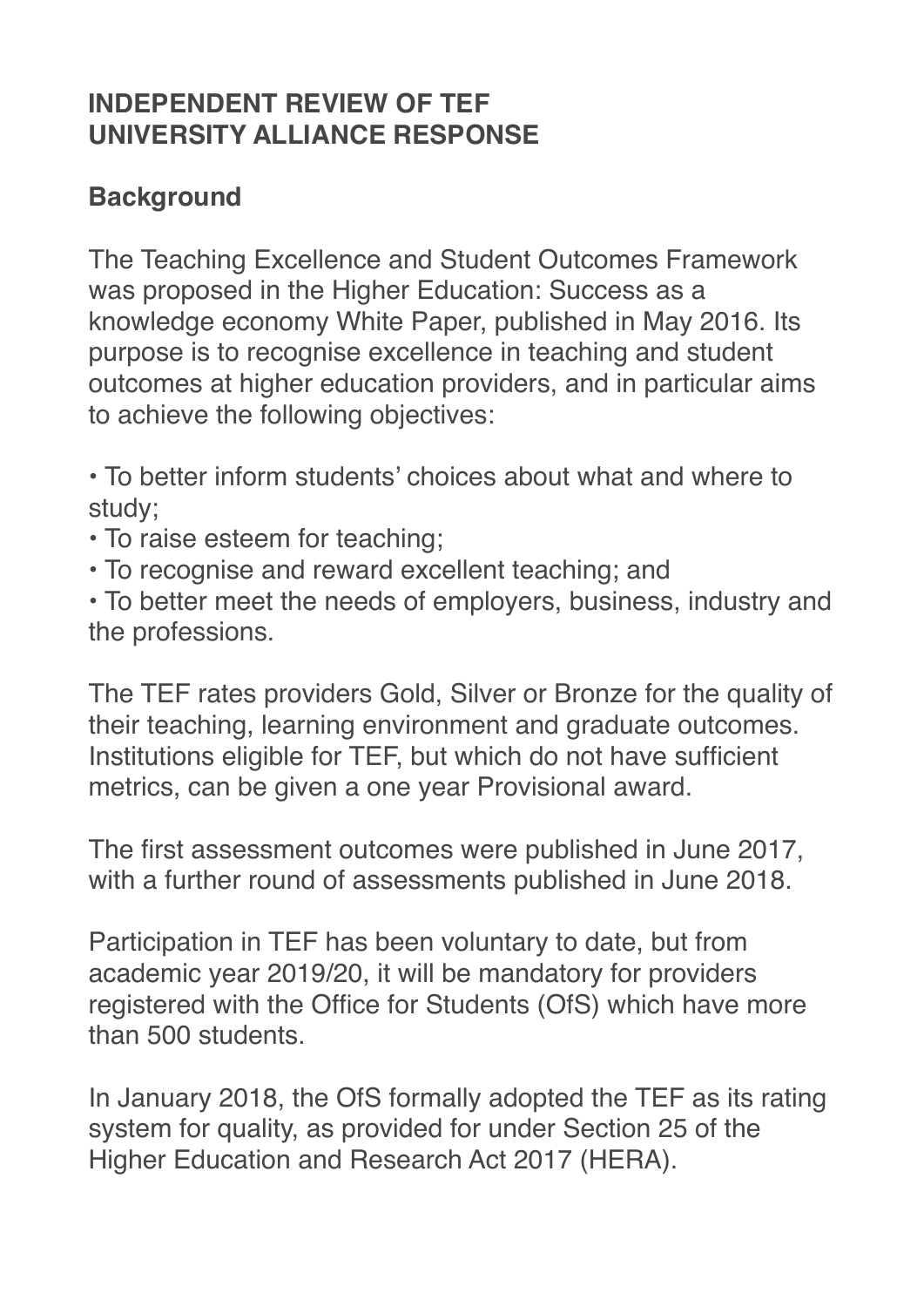# **Overview**

The Independent Review of TEF, led by independent reviewer Dame Shirley Pearce, has been asked to report on the following:

- ⁃ the process by which ratings are determined under the scheme and the sources of statistical information used in that process;
- ⁃ whether that process, and those sources of statistical information, are fit for use for the purpose of determining ratings under the scheme;
- the names of the ratings under the scheme and whether those names are appropriate;
- the impact of the scheme on the ability of higher education providers to which the scheme applies to carry out their functions (including in particular their functions relating to teaching and research);
- an assessment of whether the scheme is in the public interest; and
- any other matters that the appointed person considers relevant.

The formal call for views ran from 18th January to 1st March 2019.

The University Alliance's response was overseen by the Head of Policy, in consultation with the University Alliance's Teaching & Learning Policy Network and other public affairs and policy leads.

# **Interaction with other TEF developments**

The Independent Review will have no impact on the current round of provider-level TEF, launched in October 2018.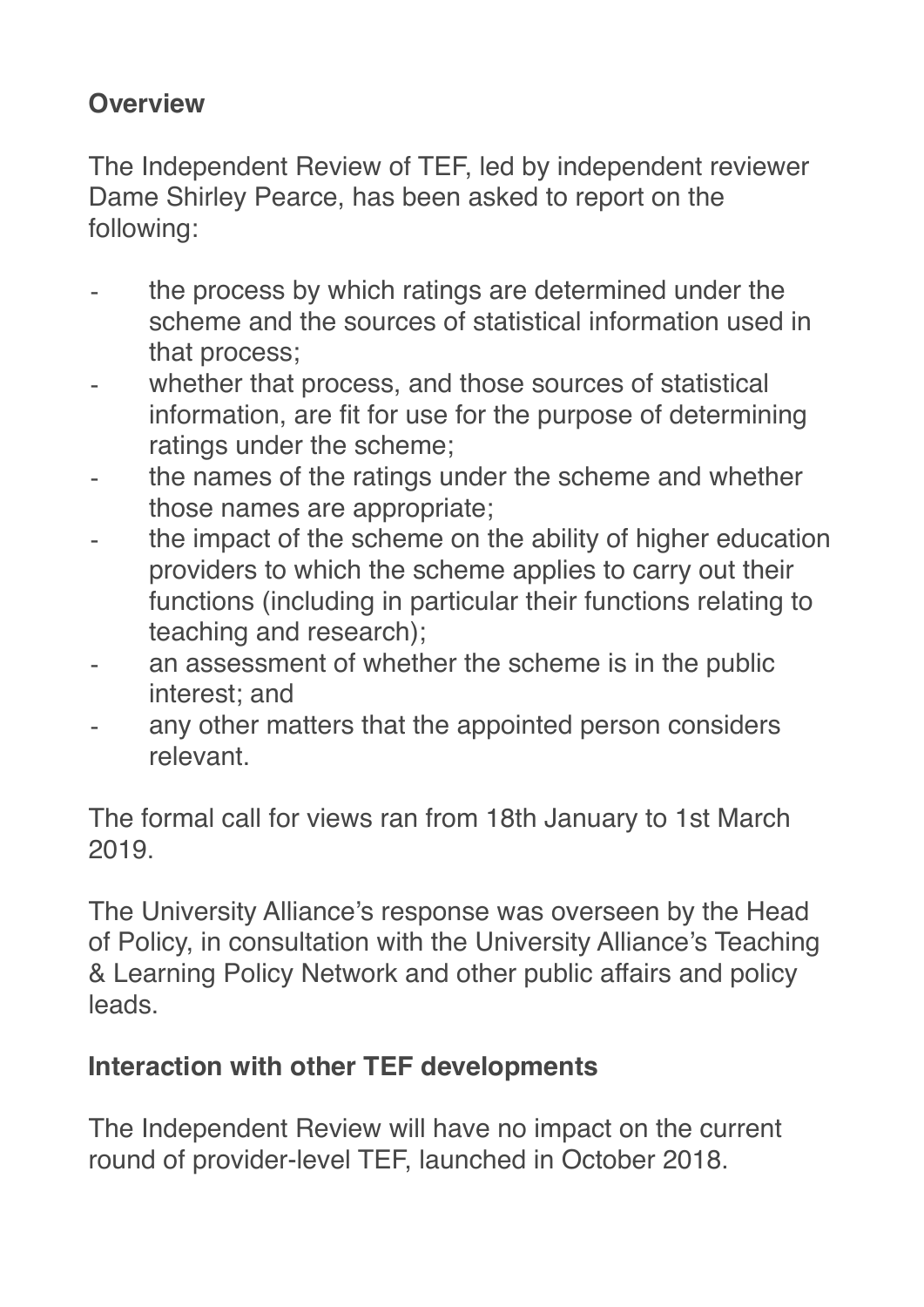This round of TEF, for academic year 2018/19 (also known as TEF Year Four) will see a further set of provider-level outcomes published by the OfS in June 2019. The Review will be able to make recommendations in relation to the system for subsequent provider-level ratings.

The Independent Review will be developing its recommendations at the same time as the second year of pilots for subject-level TEF. The pilot findings will be available by summer 2019 and will then influence the design of the final version of subject-level TEF.

The recommendations of the Independent Review should also be available at that time, and influence the TEF's final design.

The OfS is planning to move to full implementation of subjectlevel TEF in academic year 2019/20 (TEF Year Five). The application window for subject-level TEF will open in academic year 2019/20 with the assessment process running through to academic year 2020/21.

The OfS expect to publish the first outcomes of subject-level TEF in spring 2021.

#### **University Alliance's Response**

The University Alliance's response to the call for views was overseen by the Head of Policy, in consultation with the University Alliance's Teaching & Learning Policy Network and other public affairs and policy leads.

Below are our responses in full. We did not answer questions which individual institutions were best placed to answer.

University Alliance March 2019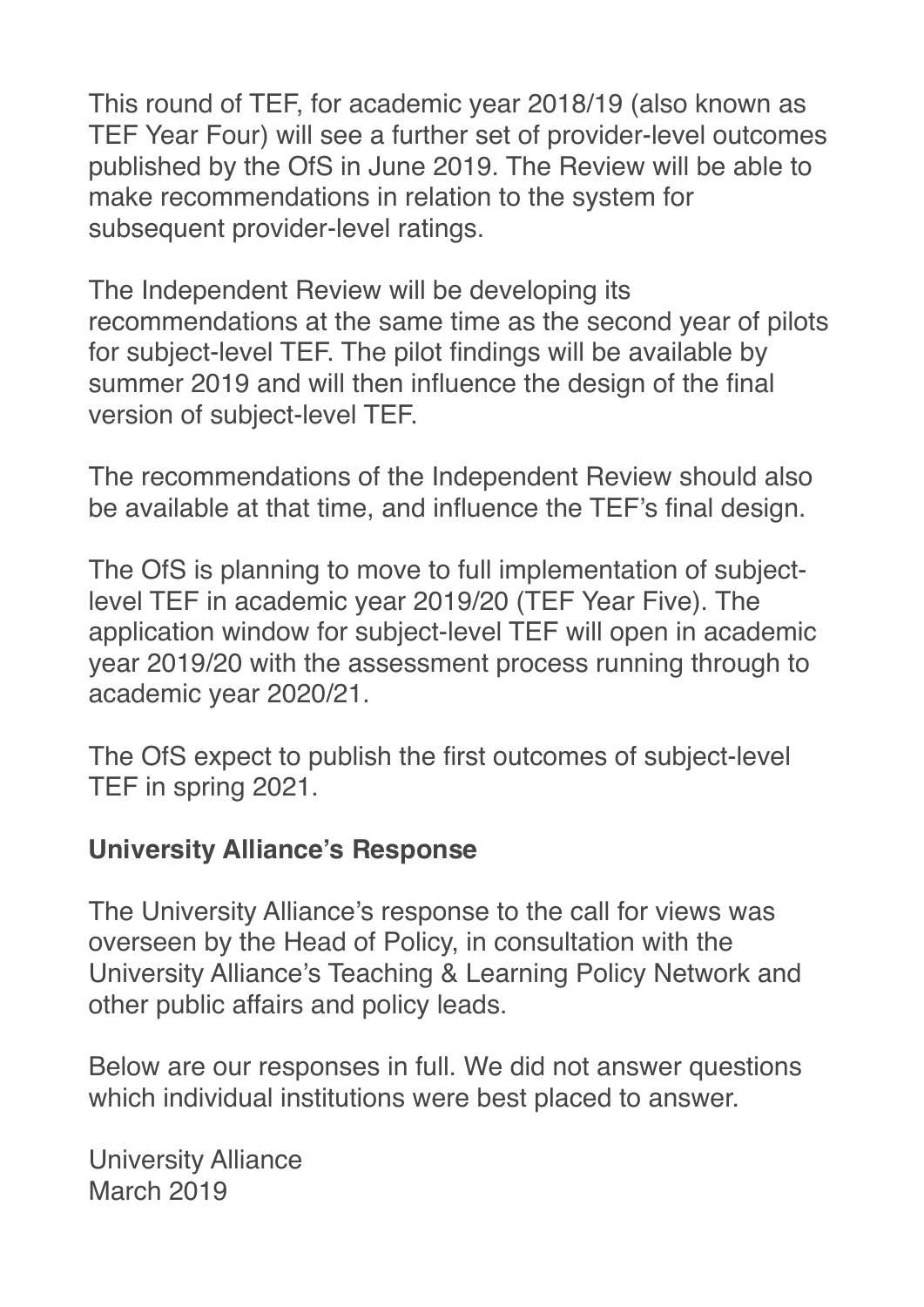#### **Do you support the aim of assessing the quality of teaching excellence and student outcomes across providers of higher education?**

- University Alliance backs a robust, independent national framework which puts the principle of 'enhancement' at its centre: driving up the quality of the overall educational experience to enable students to learn effectively. This national framework should dovetail and complement the existing quality assurance regime, not compete with it. This will build confidence in the higher education system. No provider should be afraid of additional scrutiny and accountability.

- There need to be rapid changes and reform if the scheme is to remain in the public interest over the long-term. We are concerned the government has given the TEF far too wide a set of objectives and are not convinced the current framework fulfils any of them. We accept it is complicated to design and deliver a national framework. However, expecting it to achieve multiple purposes (which may be in tension with each other) means it is very challenging to be consistent and coherent across 300+ higher education providers.

- We propose a first step is to reposition the TEF as the "Teaching and Learning Enhancement Framework", scrapping the current "Teaching Excellence and Student Outcomes" name. This makes a clear statement of intent about the core principle of enhancing provision. The system must put the onus on providers themselves to drive up quality and standards. It is perverse to design an accountability framework which puts graduate employment and income outcomes on a pedestal, above the actual teaching and learning experience. Our proposed repositioning also retains the current acronym.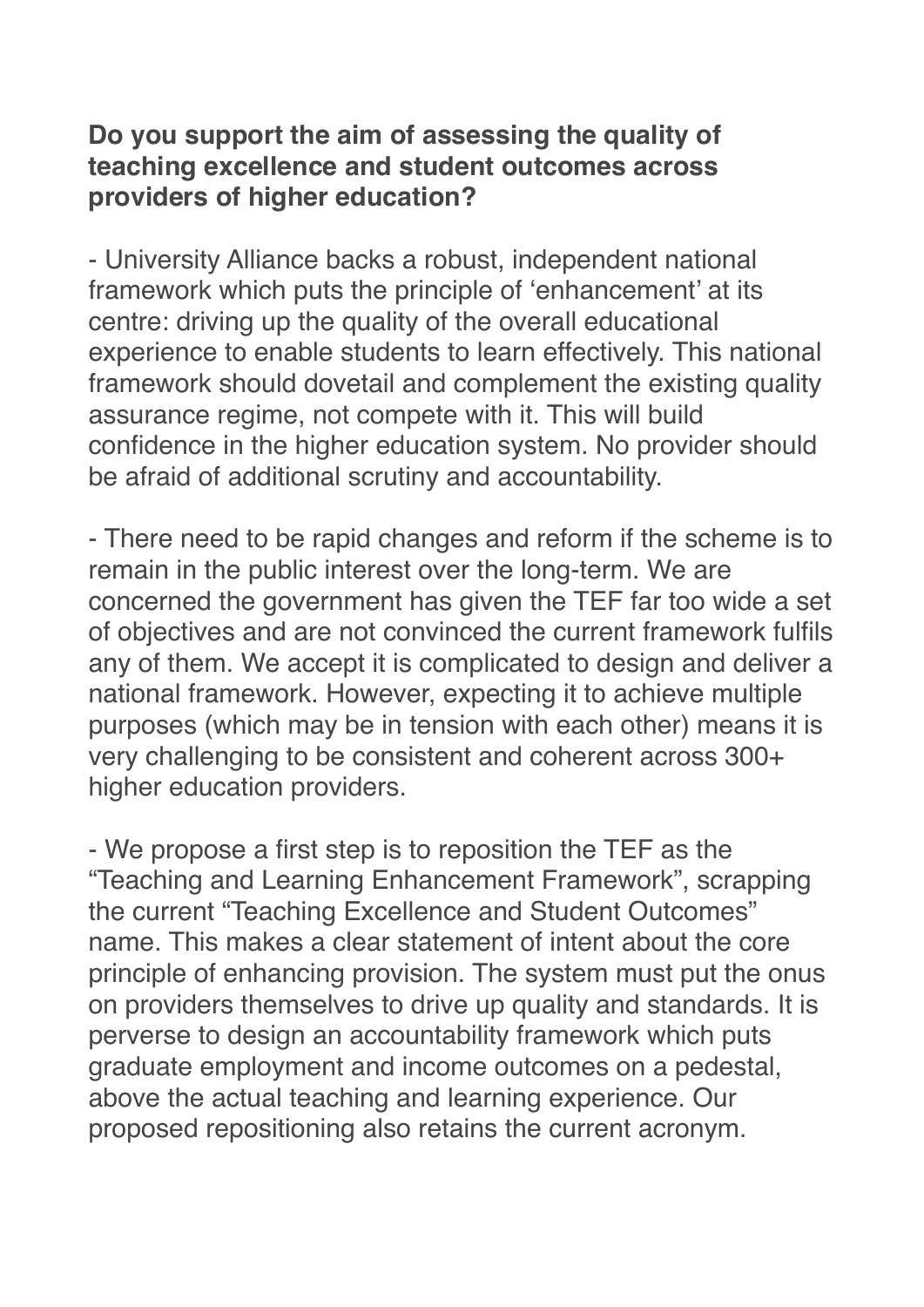**The Government has stated that the purpose of the TEF is to: (a) better inform students' choices about what and where to study; (b) raise esteem for teaching; (c) recognise and reward excellent teaching; and (d) better meet the needs of employers, business, industry and the professions.**

#### **These purposes fall into two main areas: providing information, and enhancing the provision of higher education. Which of these is the most important.**

- The Government has stated that the purpose of the TEF is to: (a) better inform students' choices about what and where to study; (b) raise esteem for teaching; (c) recognise and reward excellent teaching; and (d) better meet the needs of employers, business, industry and the professions. We believe that the intention to give all four broadly equal weight is not credible.

- We do not believe the TEF, as it stands, is a robust and effective driver of student choice, although it might enable applicants to filter options. The TEF cannot be all things to all people. The drive for a one-size-fits-all TEF framework to inform choice risks undermined the purpose to enhance provision.

- The TEF measures relative performance between institutions with similar student bodies. This is the right approach if the intention is to enhance provision but not, if the intention is to provide information, as there is no evidence that applicants compare institutions on this basis. We propose the OfS in future adopts a 'hippocratic' position towards the TEF - that seeking to improve the information function should not harm the enhancement function. To support this, we need to accelerate work in developing a robust "value-added" metric, where entry point data is positioned against a defined outcome. This needs to build on the lessons from previous pilots of 'learning gain' schemes. The prize is critical to TEF's future value in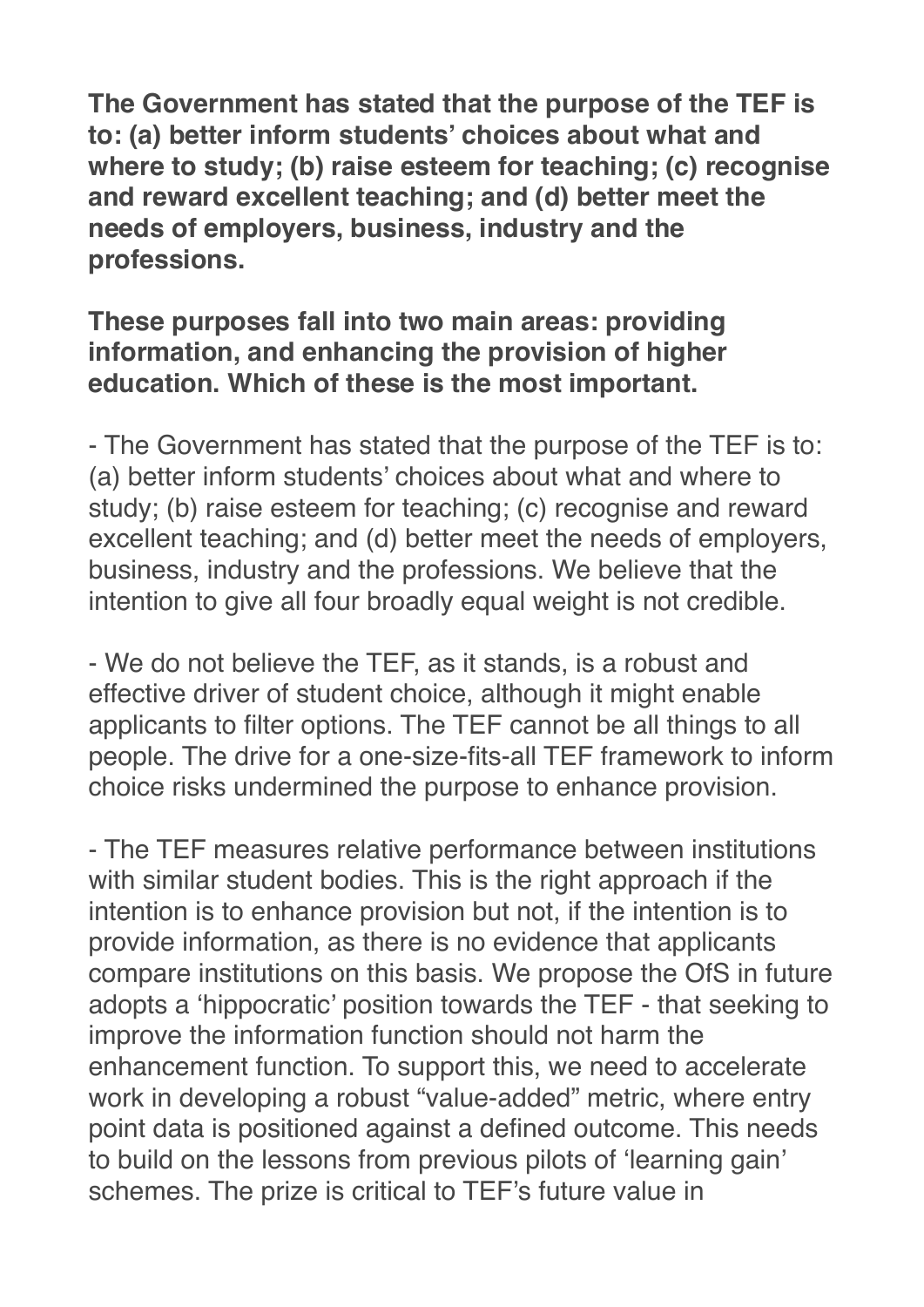demonstrating the relationship between teaching inputs and learning outcomes.

- The student market is complex. It is not clear either DfE, in its original conception, or OfS since, has developed TEF with a robust understanding of students' customer journey and decision making. There is limited evidence to date that applicants, careers advisors or the public understand either the purpose of the TEF overall or what the specific awards denote. There is limited evidence the TEF is capable of breaking the hold of other more established information sources.

- All these shortfalls would be exacerbated at this point by extending the TEF across tens of thousands of undergraduate courses subdivided into very broad subject areas. We would advise pausing and reviewing the roll out.

We have seen no answers to the two most basic questions: firstly, how should a student balance a differing subject award and an institutional award? And secondly, what should students infer from missing ratings due to limited data (or awards drawing on institutional submissions)? This risks undermining providers' legal and ethical responsibilities to give accurate information about their courses and programmes. This is crucial, in particular, for students with protected characteristics or those with wider practical/personal limitations on their choices, for instance because of caring responsibilities.

### **Should there be any other purposes for TEF?**

No. It should be focused tightly on enhancement. We caution against mission creep with the TEF taking on new 'regulatory' functions, rather than OfS using its wider legislative powers. The recent inclusion of 'grade inflation metrics', for example, confuses the scheme's purposes. It is right to challenge poor practice over degree classifications to build public confidence in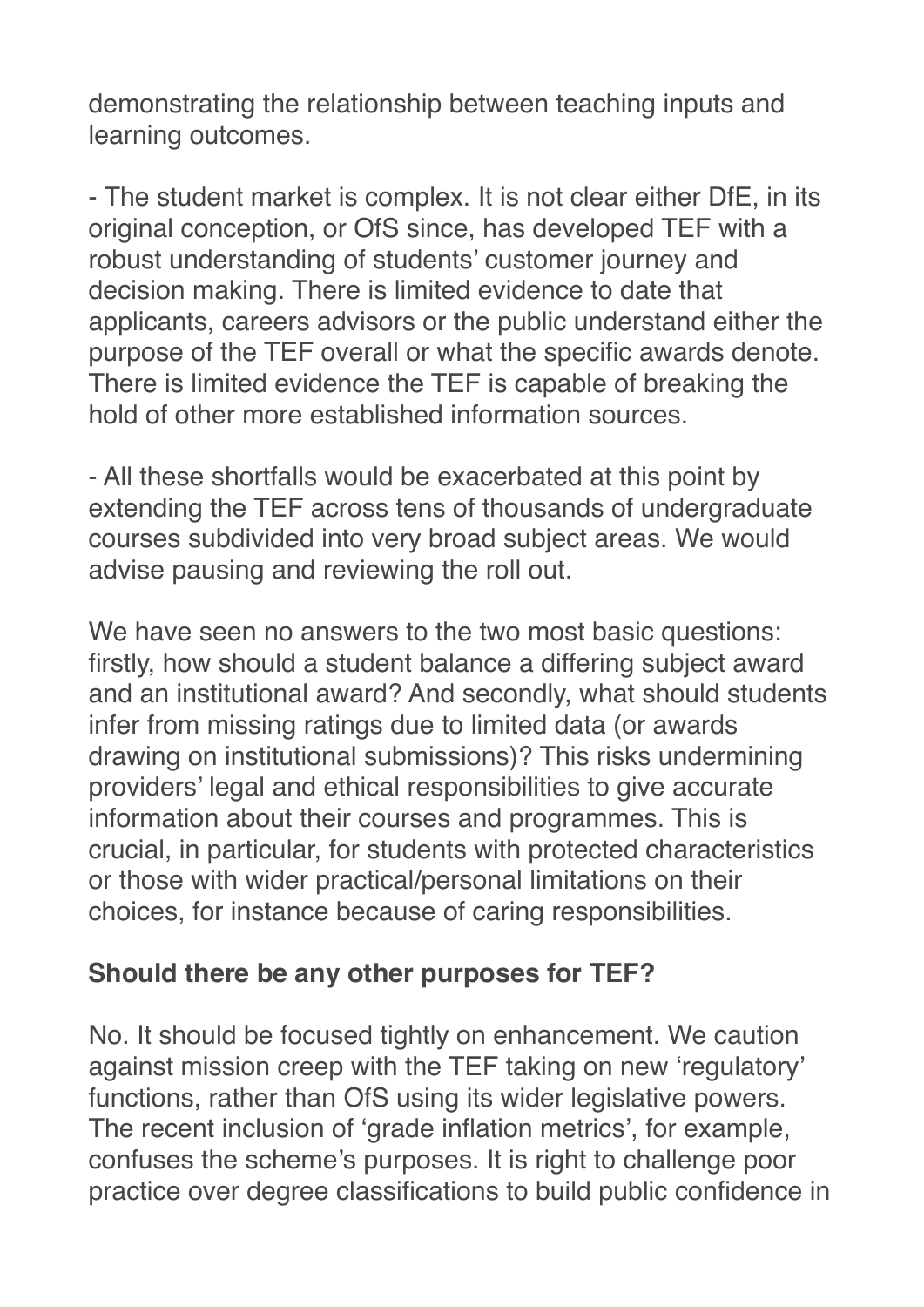standards and quality - but basing these judgements purely on metrics, risks not identifying grade improvement down to enhanced learning/teaching environment or a return on investment over time.

# **Are the criteria used in TEF appropriate?**

The current set of critical are not well aligned with the current set of metrics. University Alliance recommends stripping back the whole framework to make it clear which criteria are underpinned by which metrics and which are not - with on balance, fewer metrics and tighter, more granular criteria. This mirrors the wider quality assurance system.

All this should open up a greater role for qualitative assessment, which we would advocate increasing across the scheme as a whole. TEF needs to incentivise student engagement in the overall process (pivoting away an over emphasis on NSS results) as well as recognising students' role in course and programme design. We would also continue to argue for a wider and less rigid definition of graduate outcomes, which better demonstrate the wider social, cultural and civic impact of education.

Overall, the review should set the bar high to justify future changes as the framework evolves, in order to avoid creating confusion, complexity or additional administrative burden. The TEF needs to flex to support future innovation and diverse provision - but not at the cost of undermining public confidence.

**There is no direct measurement of teaching quality currently available. The TEF uses existing data as indirect measures of teaching quality. These measures are known as "proxies".**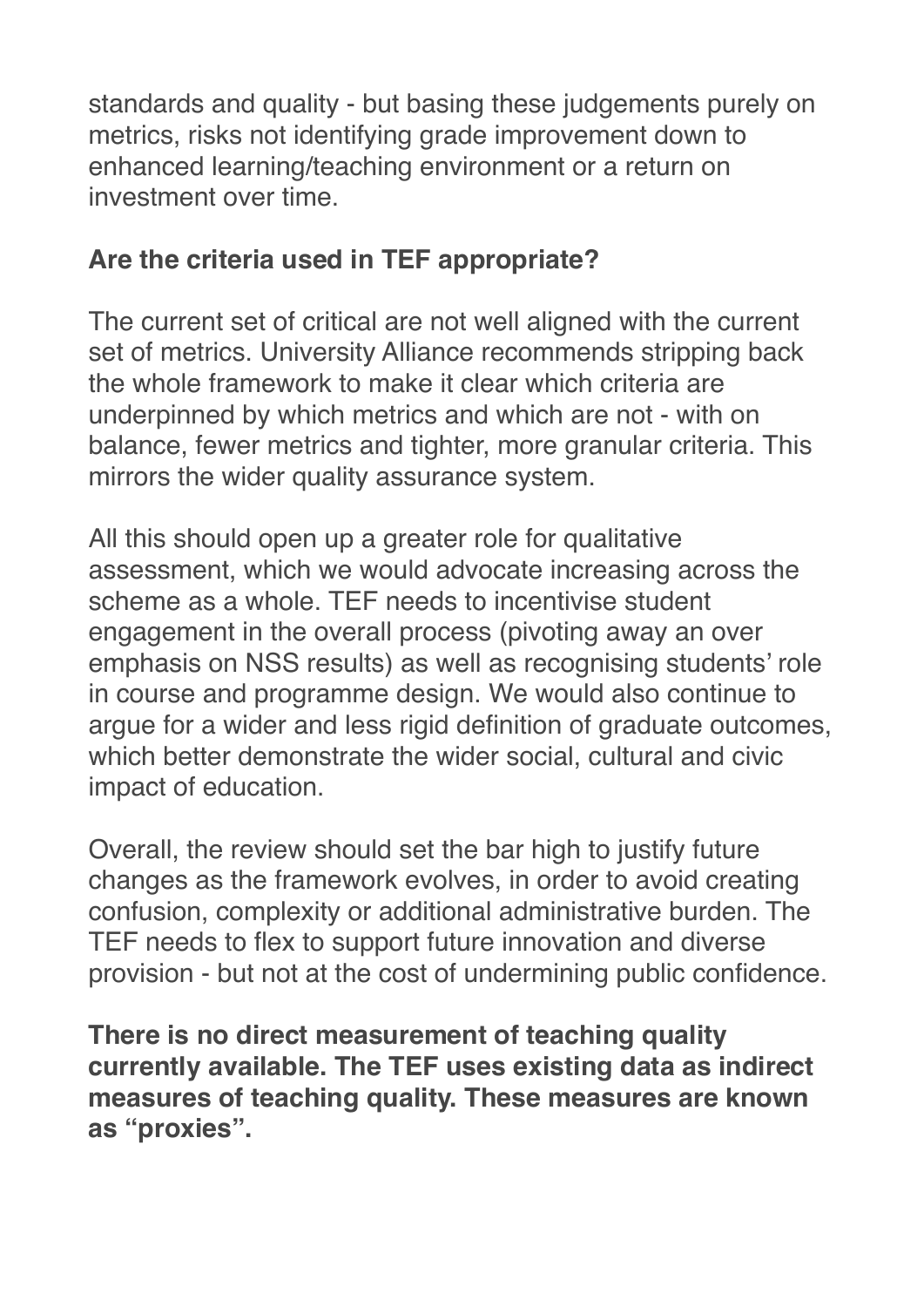### **Are the metrics used in TEF the best proxies for measuring the TEF criteria? If no, what metrics would be more suitable proxies?**

It is axiomatic that, without the inception of major new forms of data collections, we are limited in developing new metrics - in short we can only make best use of the public data available.

This means University Alliance is less concerned about proxies and the precise balance between them than with: (a) their alignment to the overall criteria (see above); (b) their statistical quality and rigour, especially if we are to move to small nested sample sizes at the subject level; (c) the high level balance between metrics/proxies and qualitative evidence.

We would counsel against the inclusion of novel proxies or metrics that have not been well tested and may be susceptible to data quality problems - without sufficient controls and filters these could disproportionately benefit or disadvantage certain institutions.

**The TEF metrics are benchmarked to account for factors such as the subject of study, prior attainment, ethnicity and educational disadvantage of the provider's student intake.**

**Should the metrics be benchmarked to allow for difference in a provider's student population? Does TEF benchmark for the right factors?**

Benchmarks are a vital in giving a fairer view of provider performance.

There is an issue with benchmarking 'stability', however. In some cases, institutions will be reliably benchmarked against broadly the same group of peers over an extended period of time. In others, significant changes in entry tariff or subject mix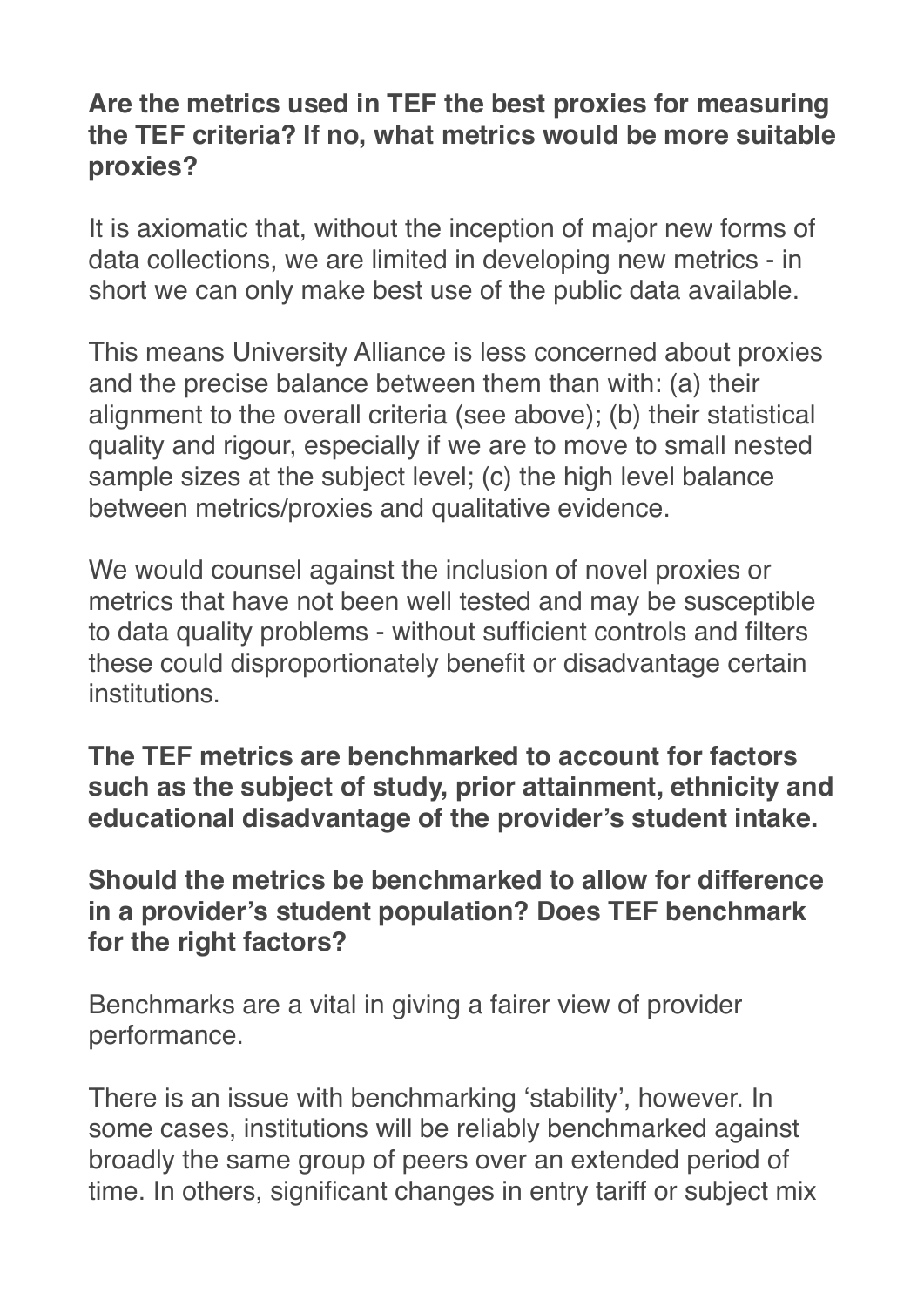over short periods will cause instability in the benchmarking pool and lead to distortive effects.

This creates the risk that an institution on a strong strategic trajectory and improving its real performance, might still emerge from TEF as bronze. This cannot be right. It is not fair on that hypothetical institution, it fails the test against confusing results and it discourages innovation. OfS officials should be commissioned to produce research into benchmarking stability for different providers. This is an empirical question that can be derived from the data.

There also remain significant concerns about the absence of any true regional or area-type benchmarking to take into account geographical factors. We need to consider the different factors that can impact the draw of different institutions, even when they are situated close together. Together, these play a very important role in observed performance on metrics, even when benchmarked by other factors.

All these issues can be reconciled if the role of qualitative assessment in the scheme overall is increased relative to the overly domineering role of metrics at present.

**The TEF process uses both quantitative evidence (for example, the core metrics) and qualitative evidence (for example, the written submission).**

**What are your views about the balance of quantitative and qualitative evidence considered in arriving at ratings? Are there any other aspects of the process that you wish to comment on?**

The role of rigorous qualitative evidence should be increased to bring it into line with the weight put on metrics-based evidence. Over time, this will become necessary as we would expect to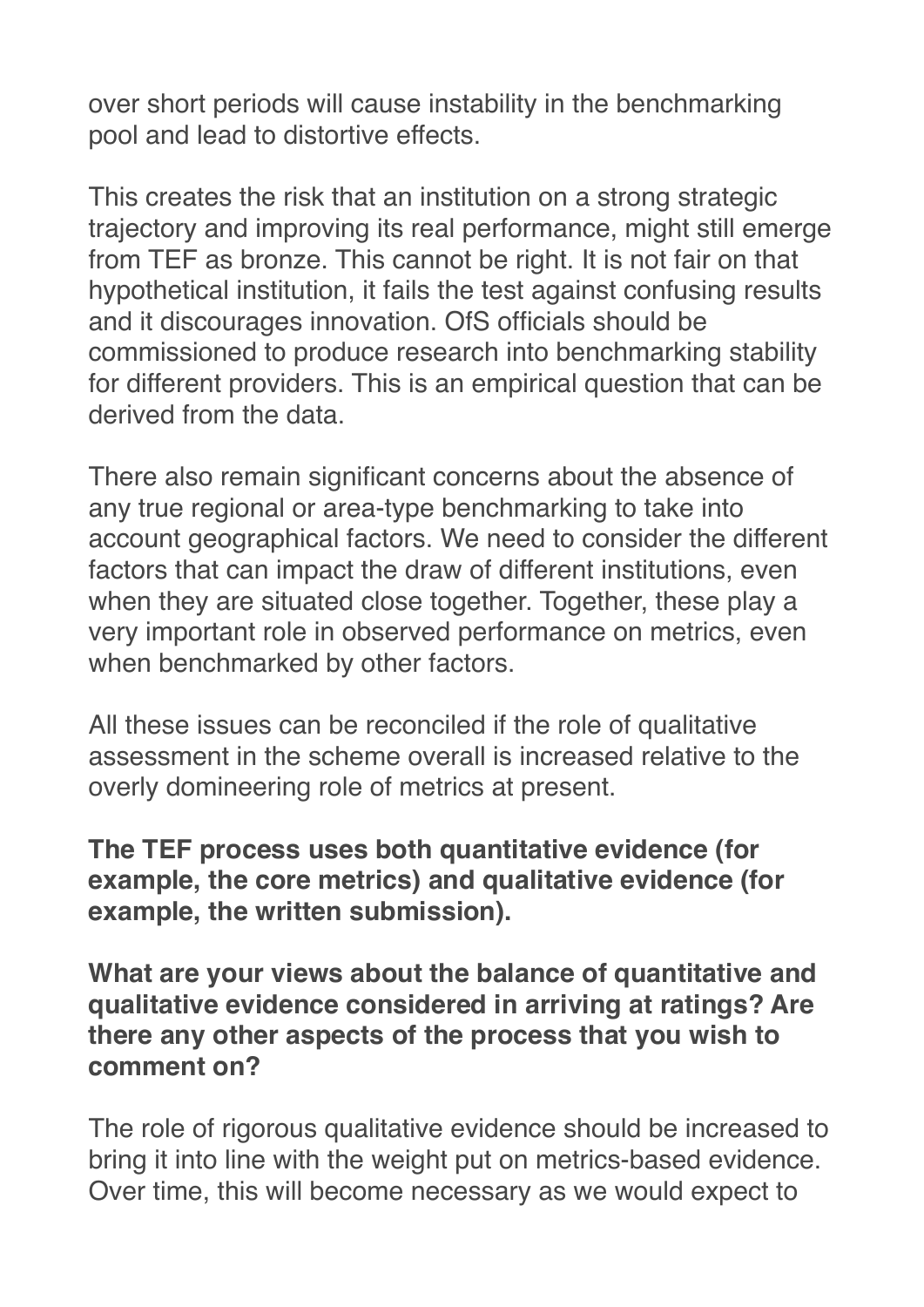see a steady convergence towards the mean, especially if providers seek actively to target metric performance and eliminate negative flags. We call for much stronger guidance on expanding the use of qualitative evidence to be available.

One area where qualitative evidence should be used more is in assessing student outcomes. The TEF ought to take account of social impact and civic goods, especially in light of the resurgent 'civic university' agenda. It continues to be reductive to understand the quality of outcomes only in terms of employment and income.

#### **Are the purpose(s) of TEF met by** (a) **awarding a single rating; (b) with three levels of differentiation, plus a fourth rating for those unable to be assessed?** (C) **ratings named Gold, Silver, Bronze and Provisional?**

We should not rule out a future iteration of TEF with a single rating, if the serious issues with the current system are not resolved.

The current award structure confuses rather than clarifies the public's view on quality and performance in higher education. The bands are so wide that they contain within them widely different levels of real performance. The real problem is not so much how students are supposed to compare between a gold and a silver award (which is tricky enough), it is in how students are supposed to compare between a silver and another silver (or other award levels).

In addition, bronze awards create a notion of poor quality and a provisional award may lead people to conclude the provider has not been open with assessors or even that it is in jeopardy.

This is compounded by the obvious problem of differing awards at the institution and subject level, as set out above.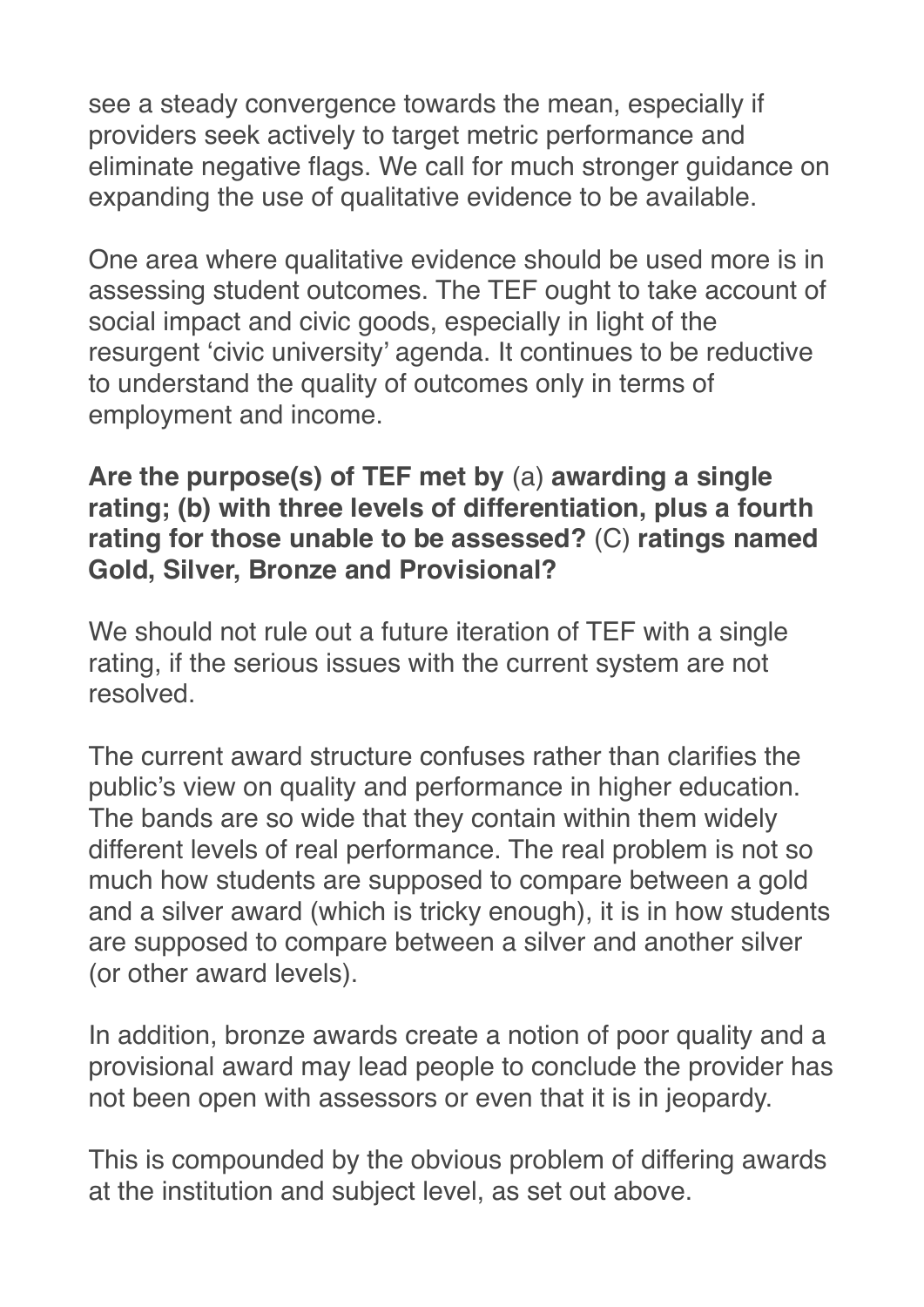## **What alternatives you would suggest: (a) for provider-level TEF? or (b) subject-level TEF?**

### Provider-level TEF

Overall, our members want to retain a reformed provider-level TEF, with more detailed analysis of awards decisions.

On balance, there is a need for an overall institutional award to demonstrate outstanding provision, whether it is labelled gold or not. This can be more reliably explained to end users as "better than the average provider with similar subjects and students".

We would advise, however, examining the case for bringing together the other categories under a more neutral accreditation (for example, 'TEF Quality Assured'). This is to reflect the reality providers have all met the core UK requirements for quality assurance. We must back the current quality assurance regime and explain that this is not a 'low bar'.

No change, however, should be phased without careful consultation and modelling.

### Subject-level TEF

We recommend examining moving away from metric aggregates and consider a new type of award that recognises outstanding programmes.

Providers could enter programmes on the basis of a portfolio comprising quantitative and qualitative data that demonstrate excellence. Those would single out pioneering exemplars of outstanding programme design, delivery, responsiveness to student voice and outcomes, while not fitting provision into a narrow straitjacket in order achieve a high award.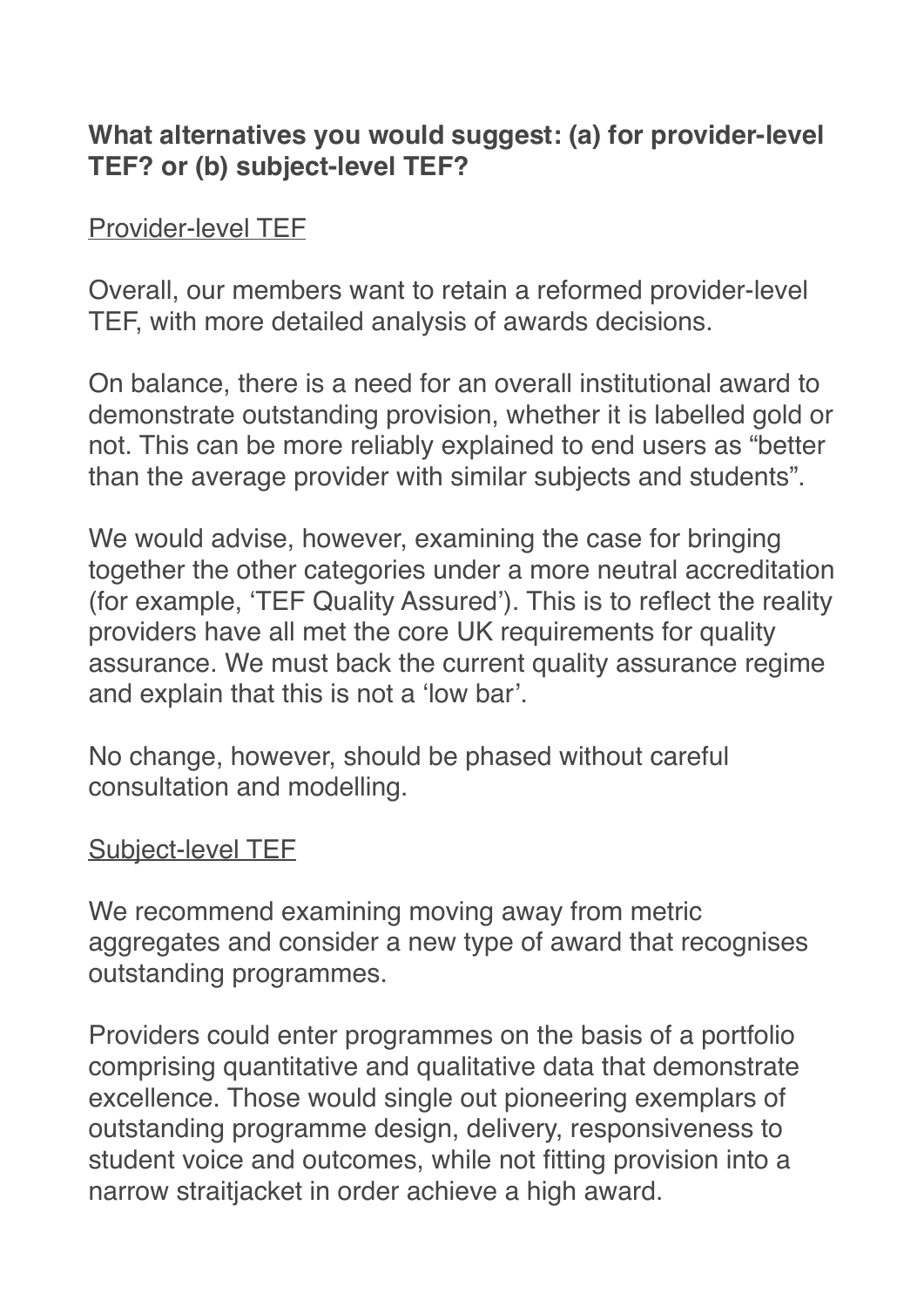This will be better aligned to the way applicants actually make choices - between institutions and programmes, not broad subject categories. It would also enable OfS and providers to enhance the quality of teaching and learning across the country - along with existing improvement programmes run by professional bodies and networks.

## **Has the introduction of TEF positively changed the educational experience of students (e.g. teaching and learning)?**

It is a step forward, despite the issues we have set out. It makes no sense for a higher education system to have a REF but not a TEF-style framework. This would leave an unbalanced and distorted public understanding of the higher education system.

University Alliance members confirm the TEF has increased the focus on teaching and learning. It has created a new source of comparative and standardised management data which can help them to make their own assessments of performance and of the relative success of teaching and learning activity, with different sections of the student demographic.

Many institutions used sophisticated internal metrics analysis before the TEF was introduced - in those cases the framework has supplemented these systems, whereas in other cases it has catalysed investment in stronger systems.

University Alliance members also confirm the TEF has helped support internal and external business cases for new funding/ resources targeted at areas of need that had not identified before - in particular, for students with protected characteristics or studying in a non-traditional mode.